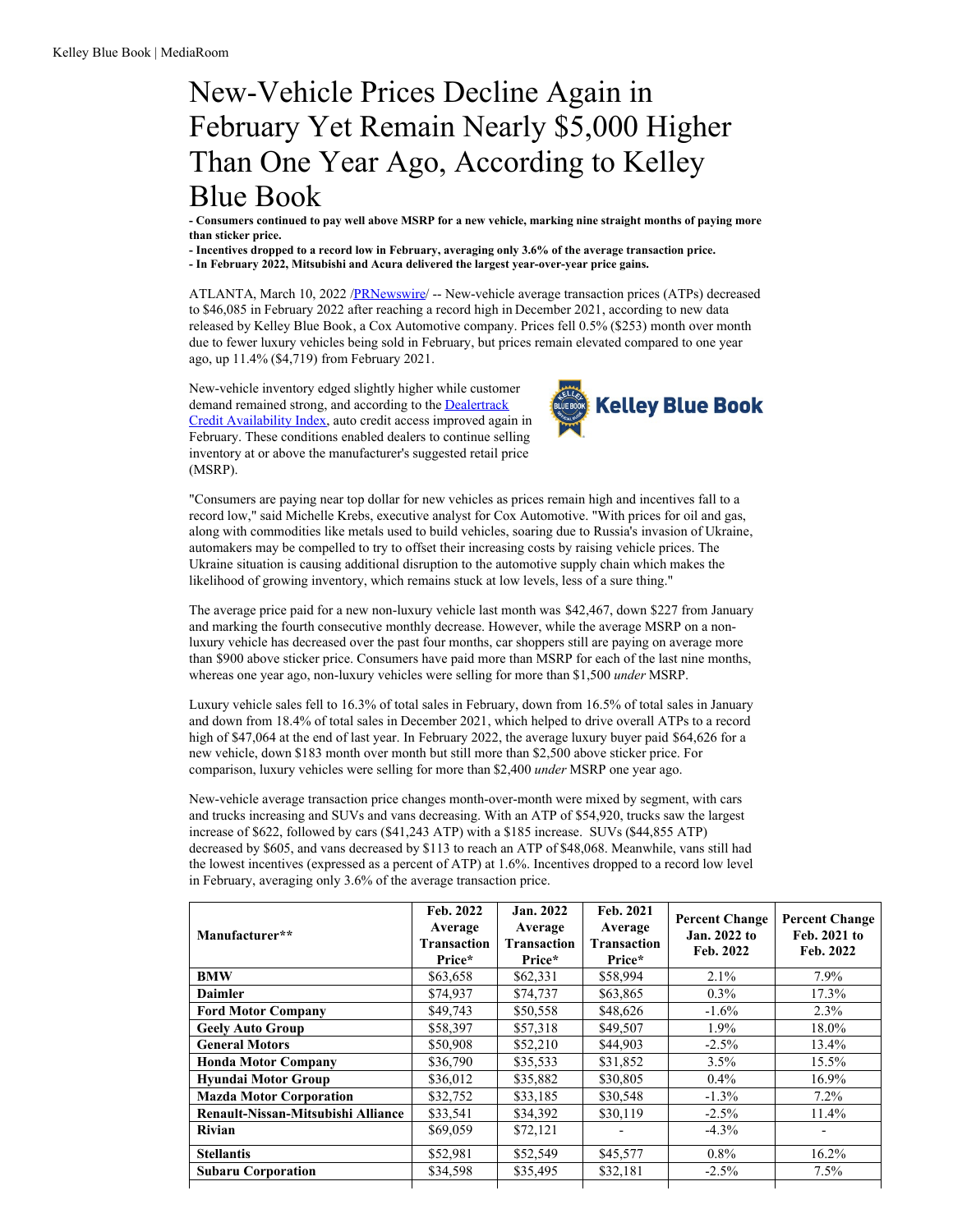| <b>Tata Motors</b>              | 8250              | \$01.901 | 880510   | $\Omega$ $\Omega$ <sup>o</sup> / | 2.90/    |
|---------------------------------|-------------------|----------|----------|----------------------------------|----------|
| <b>Tesla Motors</b>             | ******<br>\$65.85 | \$63,263 | \$57,347 | $4.1\%$                          | $14.8\%$ |
| <b>Tovota Motor Corporation</b> | \$40,433          | \$39.515 | \$36,272 | 2.3%                             | $1.5\%$  |
| <b>Volkswagen Group</b>         | \$51.249          | \$51.969 | \$49,337 | $-1.4\%$                         | 3.9%     |
| Industry                        | \$46,085          | \$46,338 | \$41,366 | $-0.6%$                          | 11.4%    |

*\*Kelley Blue Book average transaction prices do not include applied consumer incentives \*\*Manufacturers included has been updated*

|                      | Feb. 2022            | Jan. 2022            | Feb. 2021          |                       |                       |
|----------------------|----------------------|----------------------|--------------------|-----------------------|-----------------------|
| Make                 | Average              | Average              | Average            | <b>Percent Change</b> | <b>Percent Change</b> |
|                      | Transaction          | Transaction          | <b>Transaction</b> | Jan. 2022 to          | Feb. 2021 to          |
|                      | Price*               | Price*               | Price*             | Feb. 2022             | Feb. 2022             |
| Acura                | \$52,771             | \$51,027             | \$43,607           | 3.4%                  | 21.0%                 |
| Alfa Romeo           | \$51,789             | \$52,615             | \$45,501           | $-1.6%$               | 13.8%                 |
| Audi                 | \$63,665             | \$63,318             | \$58,659           | 0.6%                  | 8.5%                  |
| <b>BMW</b>           | \$65,856             | \$65,164             | \$60,738           | 1.1%                  | 8.4%                  |
| <b>Buick</b>         | \$39,418             | \$41,442             | \$34,295           | $-4.9%$               | 14.9%                 |
| Cadillac             | \$73,343             | \$79,910             | \$63,372           | $-8.2\%$              | 15.7%                 |
| <b>Chevrolet</b>     | \$47,415             | \$47,879             | \$41,239           | $-1.0%$               | 15.0%                 |
| Chrysler             | \$47,156             | \$46,335             | \$41,446           | 1.8%                  | 13.8%                 |
| Dodge                | \$46,559             | \$48,800             | \$41,018           | $-4.6%$               | 13.5%                 |
| Fiat                 | \$30,002             | \$30,210             | \$29,895           | $-0.7%$               | 0.4%                  |
| Ford                 | \$49,266             | \$50,082             | \$47,971           | $-1.6%$               | 2.7%                  |
| <b>Genesis</b>       | \$57,517             | \$60,088             | \$59,458           | $-4.3%$               | $-3.3%$               |
| <b>GMC</b>           | \$56,592             | \$58,921             | \$54,559           | $-4.0%$               | 3.7%                  |
| Honda                | \$34,811             | \$34,235             | \$30,419           | 1.7%                  | 14.4%                 |
| Hvundai              | $\overline{$}35,296$ | \$34,960             | \$30,343           | $1.0\%$               | 16.3%                 |
| Infiniti             | \$52,579             | \$53,159             | \$48,303           | $-1.1\%$              | 8.9%                  |
| Jaguar               | \$68,745             | \$69,415             | \$64,155           | $-1.0\%$              | 7.2%                  |
| Jeep                 | \$49,752             | \$48,412             | \$41,138           | 2.8%                  | 20.9%                 |
| Kia                  | \$35,253             | \$34,848             | \$29,837           | 1.2%                  | 18.2%                 |
| <b>Land Rover</b>    | \$85,797             | \$95,504             | \$83,310           | $-10.2%$              | 3.0%                  |
| Lexus                | \$55,603             | \$54,531             | \$51,015           | 2.0%                  | $9.0\%$               |
| Lincoln              | \$59,596             | \$61,884             | \$61,789           | $-3.7%$               | $-3.5%$               |
| Mazda                | \$32,752             | $\overline{$}33,185$ | \$30,548           | $-1.3%$               | 7.2%                  |
| <b>Mercedes-Benz</b> | \$74,937             | \$74,737             | \$63,865           | $0.3\%$               | 17.3%                 |
| Mini                 | \$38,528             | \$37,362             | \$33,257           | 3.1%                  | 15.8%                 |
| Mitsubishi           | \$29,998             | \$31,162             | \$22,969           | $-3.7%$               | 30.6%                 |
| <b>Nissan</b>        | \$33,093             | \$33,489             | \$29,669           | $-1.2%$               | 11.5%                 |
| Polestar             | \$60,088             | \$60,418             |                    | $-0.6%$               |                       |
| Porsche              | \$108,667            | \$107,333            | \$105,011          | 1.2%                  | 3.5%                  |
| Ram                  | \$60,844             | \$60,578             | \$54,053           | 0.4%                  | 12.6%                 |
| <b>Rivian</b>        | \$69,059             | \$72,121             |                    | $-4.3%$               |                       |
| Subaru               | \$34,598             | \$35,495             | \$32,181           | $-2.5%$               | 7.5%                  |
| <b>Tesla</b>         | \$65,837             | \$63,263             | \$57,347           | 4.1%                  | 14.8%                 |
| Toyota               | \$38,277             | \$37,258             | \$34,317           | 2.7%                  | 11.5%                 |
| Volkswagen           | \$35,728             | \$35,677             | \$31,007           | 0.1%                  | 15.2%                 |
| <b>Volvo</b>         | \$58,289             | \$57,145             | \$49,507           | 2.0%                  | 17.7%                 |
| Industry             | \$46,085             | \$46,338             | \$41,366           | $-0.6%$               | 11.4%                 |

*\*Kelley Blue Book average transaction prices do not include applied consumer incentives*

| Segment                       | Feb. 2022<br>Average<br><b>Transaction</b><br>Price* | <b>Jan. 2022</b><br>Average<br>Transaction<br>Price* | Feb. 2021<br>Average<br>Transaction<br>Price* | <b>Percent Change</b><br>Jan. 2022 to<br>Feb. 2022 | <b>Percent Change</b><br>Feb. 2021 to<br>Feb. 2022 |
|-------------------------------|------------------------------------------------------|------------------------------------------------------|-----------------------------------------------|----------------------------------------------------|----------------------------------------------------|
| <b>Compact Car</b>            | \$26,196                                             | \$25,928                                             | \$22,420                                      | $1.0\%$                                            | 16.8%                                              |
| <b>Compact SUV/Crossover</b>  | \$33,732                                             | \$33,603                                             | \$30,816                                      | $0.4\%$                                            | $9.5\%$                                            |
| <b>Electric Vehicle</b>       | \$64,685                                             | \$62,864                                             | \$57,491                                      | $2.9\%$                                            | $12.5\%$                                           |
| <b>Entry-level Luxury Car</b> | \$51,347                                             | \$50,092                                             | \$46,215                                      | $2.5\%$                                            | $11.1\%$                                           |
| <b>Full-size Car</b>          | \$41,618                                             | \$43,318                                             | \$39,088                                      | $-3.9\%$                                           | $6.5\%$                                            |
|                               |                                                      |                                                      |                                               |                                                    |                                                    |